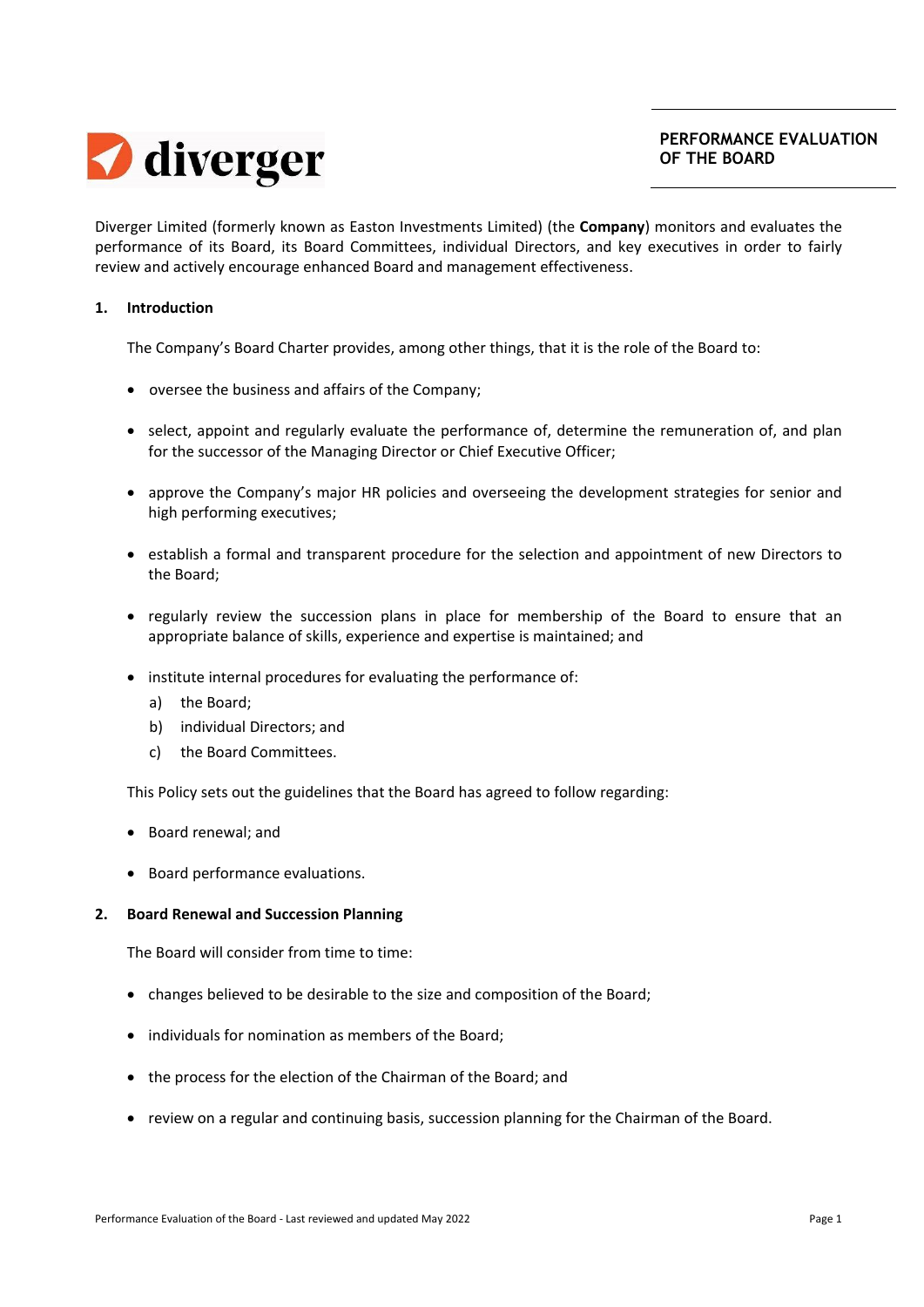

### **3. Board Principle Relevant to Appointment of Directors**

Where it is proposed to appoint a new Director, the consideration of potential candidates shall take into account that the Board strives to achieve a balance of skills, tenure, experience, diversity, and perspective among its Directors.

Non‐Executive Directors will retire once they have served a maximum of three 3‐year terms after first being elected by shareholders unless invited by the Board to extend their tenure due to special circumstances.

#### **4. Board Evaluation**

The annual process of evaluating the performance of the Board as a whole is the responsibility of the Board under the direction of the Chairman. An externally facilitated Board Performance evaluation may be conducted from time to time in accordance with paragraph 9. of this policy.

### **5. Director Evaluation**

The annual assessment of individual Director's performance is a process determined by the Chairman and may involve the Chairman having one‐on‐one interviews with all Directors and/or the completion of a Board Performance Evaluation questionnaire. The Chairman of the Remuneration Committee, with the assistance of the Company Secretary, will then consolidate the feedback and report to the Board.

### **6. Evaluation of the Performance of Board Committees and Subsidiary Company Boards**

Directors will annually review the performance of each Board Committee and any subsidiaries and report the results of the review to the Board. Based on the results of the performance review, where necessary, recommendations will be made to the Board for improving the effectiveness of the Board Committees and Subsidiary Company Boards.

The manner of the evaluation is generally to be determined by the relevant Committee Chairman, and will vary given:

- the particular responsibilities of the Committee;
- the number of Committee meetings; and
- the number of Committee members.

### **7. Executives**

All Company executives are subject to an annual performance review. The annual performance review involves an executive being evaluated by the Managing Director or Chief Executive Officer.

The performance evaluation of the Managing Director or Chief Executive Officer is facilitated by the Chairman, with ultimate oversight by the Board. The evaluation of the Managing Director or Chief Executive Officer involves an assessment of a range of factors including the overall performance of the Company and the achievement of specific pre‐determined goals.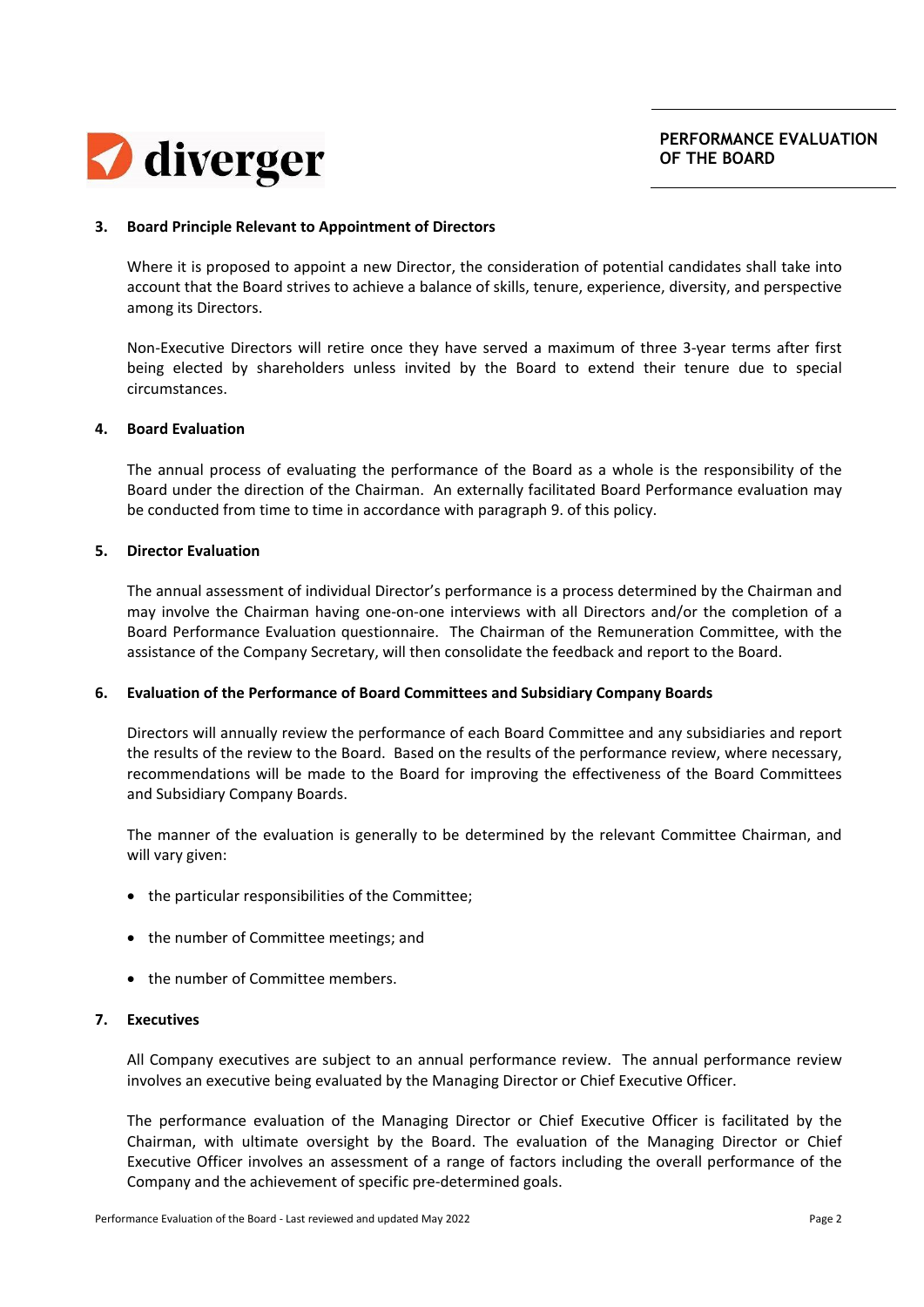

# **8. Status of the Policy**

This Policy will be reviewed annually by the Board, or more frequently if changes to legal or regulatory requirements dictate.

### **9. External Review**

Externally facilitated reviews may occur approximately every three years. The review process in the intervening years considers progress against any recommendations implemented arising from the most recent externally facilitated review, together with any new issues that may have arisen, and is conducted internally.

**Approved by the Board on 25 May 2022**